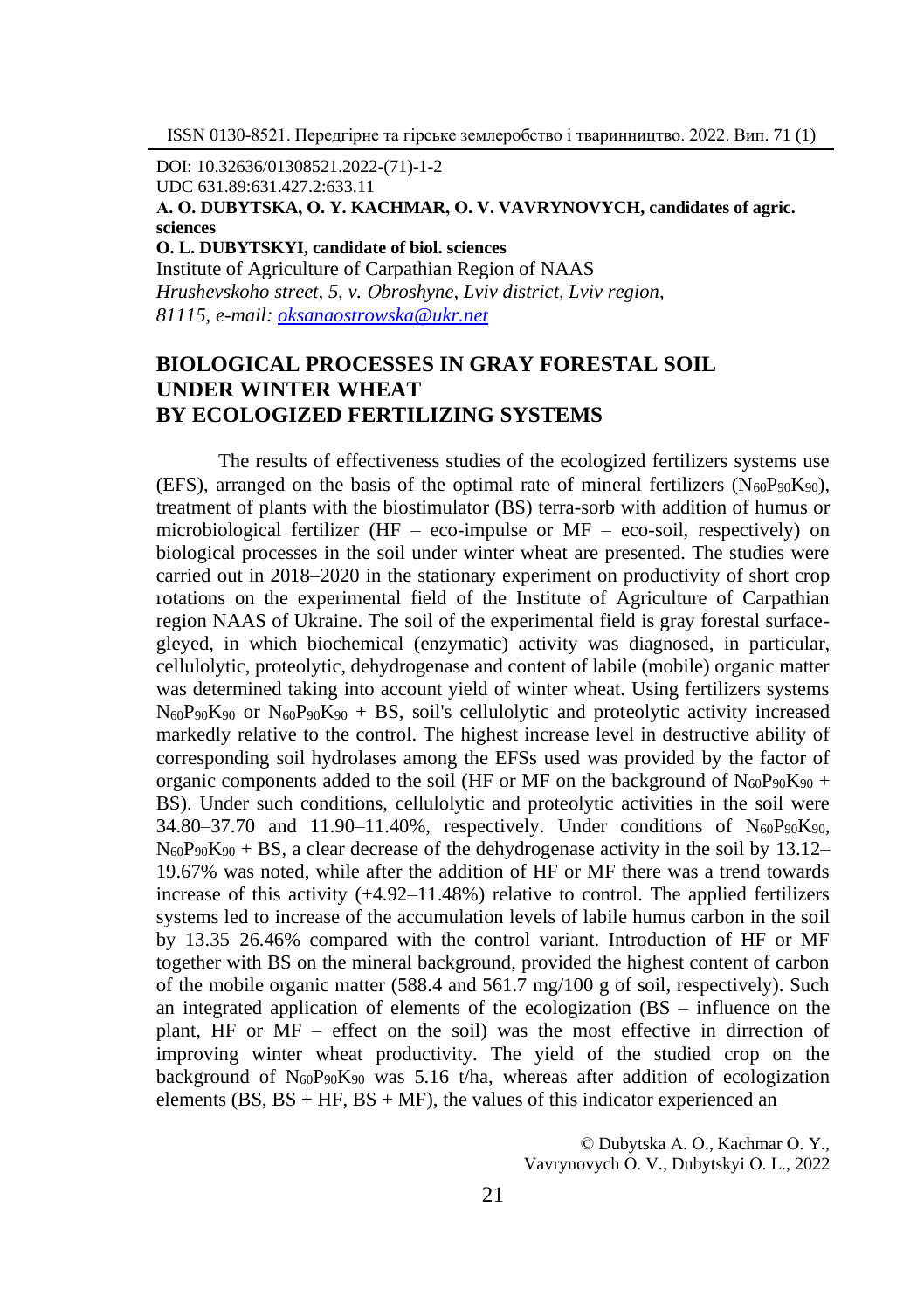increase by 3.00–9.65% in relation to the variant  $N_{60}P_{90}K_{90}$ . The results obtained make it possible to form separate elements of the scientific foundations, that are necessary for development of ways and methods of improving the biological state of soils, obtaining high and sustainable crop yields.

**Key words:** ecologized fertilizers systems, winter wheat, biostimulant, humus and microbiological fertilizer, enzymatic activity, labile humus.

# **Дубицька А. О., Качмар О. Й., Вавринович О. В., Дубицький О. Л.**

Інститут сільського господарства Карпатського регіону НААН

### **Біологічні процеси у сірому лісовому ґрунті під пшеницею озимою за екологізованих систем удобрення**

Наведено результати досліджень з вивчення ефективності застосування екологізованих систем удобрення (ЕСУ), скомпонованих на базі оптимальної норми мінеральних добрив (N60P90K90), обробки рослин біостимулятором (БС) терра-сорб та з додаванням гумусного або мікробіологічного добрива (відповідно ГД – еко-імпульс або MД – еко-ґрунт) на біологічні процеси в ґрунті під пшеницею озимою. Дослідження проведено в 2018–2020 рр. у стаціонарному досліді з вивчення продуктивності короткоротаційних сівозмін на експериментальному полі Інституту сільського господарства Карпатського регіону НААН. Ґрунт дослідного поля – сірий лісовий поверхнево оглеєний, в якому здійснено діагностування біохімічної (ферментативної) активності, зокрема целюлозолітичної, протеолітичної, дегідрогеназної, а також визначено вміст лабільної (рухомої) органічної речовини й облік урожайності пшениці озимої. За використання систем удобрення N60P90K<sup>90</sup> або N60P90K<sup>90</sup> + БС помітно зростала целюлозолітична та протеолітична активність ґрунту щодо контролю. Найбільший рівень підвищення руйнуючої здатності відповідних ґрунтових гідролаз серед застосованих ЕСУ забезпечував фактор органічних складових, доданих у ґрунт (ГД або МД на фоні  $N_{60}P_{90}K_{90} + BC$ ). За таких умов целюлозолітична та протеолітична активності ґрунту становили відповідно  $34,80-37,70$  та 11,90-11,40 %. За умов  $N_{60}P_{90}K_{90}$ ,  $N_{60}P_{90}K_{90}$  + БС було відзначено чітке зниження дегідрогеназної активності ґрунту на 13,12–19,67 %, тоді як після додавання ГД або MД – тенденцію до зростання зазначеної активності (+4,92–11,48 %) щодо контролю. Застосовані системи удобрення зумовлювали збільшення накопичення вуглецю лабільного гумусу в ґрунті на 13,35–26,46 % порівняно з контрольним варіантом. Внесення ГД або MД сумісно з БС на мінеральному фоні забезпечувало найвищий вміст вуглецю рухомої органічної речовини (віповідно 588,4 та 561,7 мг/100 г ґрунту). Таке інтегроване застосування елементів екологізації (БС – вплив на рослину, ГД або MД – вплив на ґрунт) було найефективнішим у напрямі поліпшення продуктивності пшениці озимої. Врожайність дослідженої культури на фоні N<sub>60</sub>P<sub>90</sub>K<sub>90</sub> становила 5,16 т/га, тоді як після додавання елементів екологізації (БС, БС + ГД, БС + MД) величина цього показника зазнавала зростання на 3,00–9,65 % щодо варіанта N<sub>60</sub>P<sub>90</sub>K<sub>90</sub>. Отримані результати дозволяють сформувати окремі елементи наукових основ, що потрібні для розвитку шляхів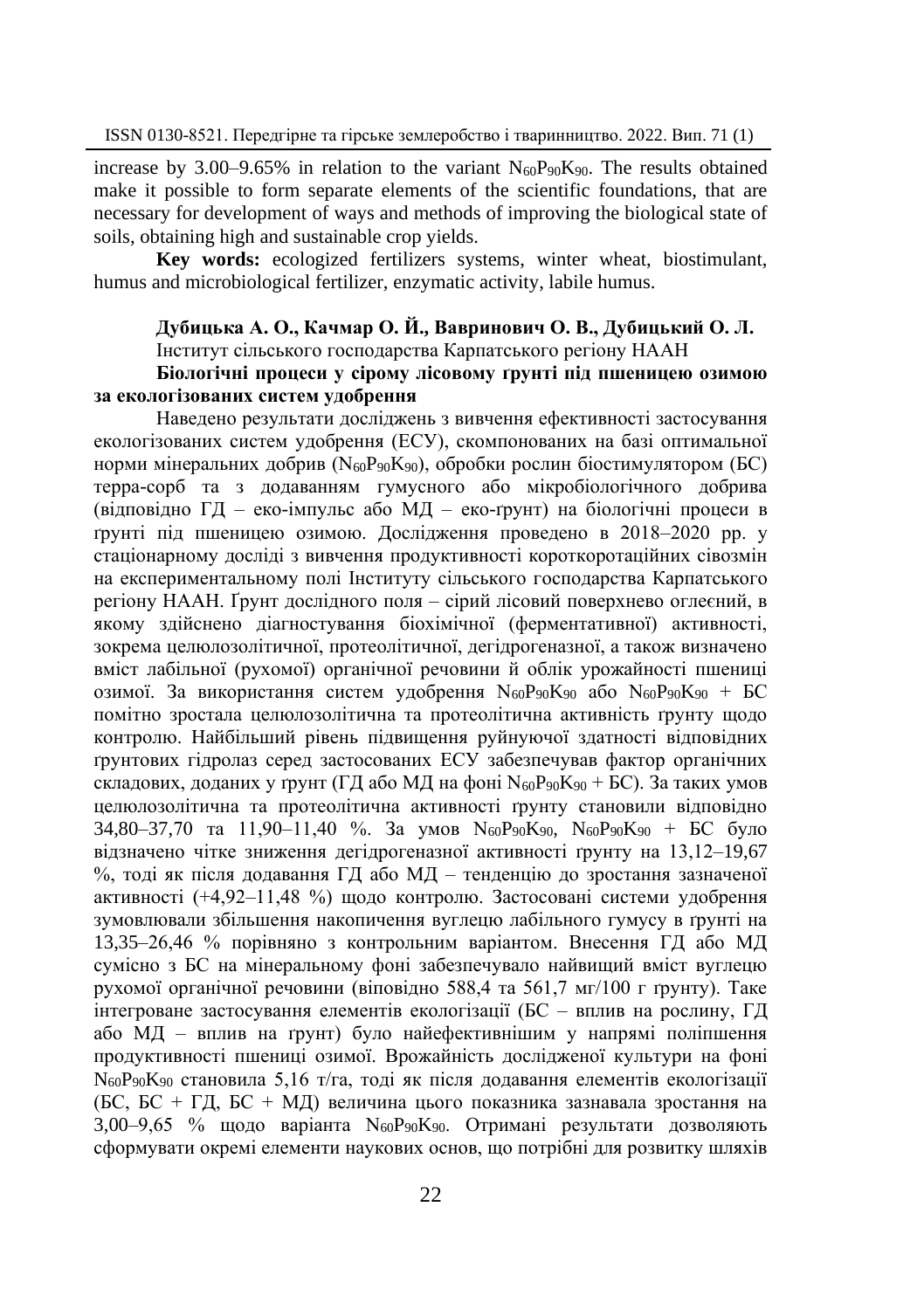і способів поліпшення біологічного стану ґрунтів, отримання високих та сталих врожаїв сільськогосподарських культур.

**Ключові слова:** екологізовані системи удобрення, пшениця озима, біостимулятор, гумусне та мікробіологічне добриво, ферментативна активність, лабільний гумус.

**Introduction.** Modern technological process in agricultural production leads to problems associated with degradation of soil fertility. One of the important aspects in this context is to achieve ecologized sustainability of agroecosystems, their ability to maintain bioproductivity during exploitation by high quality of production [9, 16, 20]. The abovementioned agricultural territories must ensure the functioning of mechanisms aimed at restoring soil fertility. The effectiveness of many technologies depends on how well they fit into the system of natural processes and patterns, rather than acting against them. Understanding the specifics of soil functioning in agro- and biocenoses can help in the formation of tools for systematic optimization of soil fertility parameters [4, 13, 19].

Modern environmentally friendly fertilizer systems include: microbiological, humic fertilizers, biostimulators of plant growth, appropriate biological products, etc. [2, 31]. Thus, a rational system of fertilizers is a basic link in the formation of optimal agri-environmental functions of soils, their sustainable fertility and obtaining high level of yield and product quality. The most important and effective measure to harmonize the ecologized and productive functions of soils may be alternative biologized or greened fertilizer systems. However, the most sensitive diagnostic criterion for soil fertility is the functioning of the microbiological coenosis and level of enzymatic activity.

According to the authors [5, 14], the use of fertilizer systems containing humic fertilizers, as well as biological preparations-destructors of stubble, provided improved biological activity of soil and in particular the activity of redox enzymes [1, 26], which in turn led to increased content of labile humus.

According to many authors [25, 27, 29], the activation of microbialplant interaction with the help of microbiological preparations and biostimulators of growth is a significant factor in increasing the productivity of agroecosystems, the potential of which is used very poorly in modern conditions. The use of microbiological preparations for seed inoculation or crop treatment increases the soil's biochemical activity and quantitative composition of the microflora [3, 28].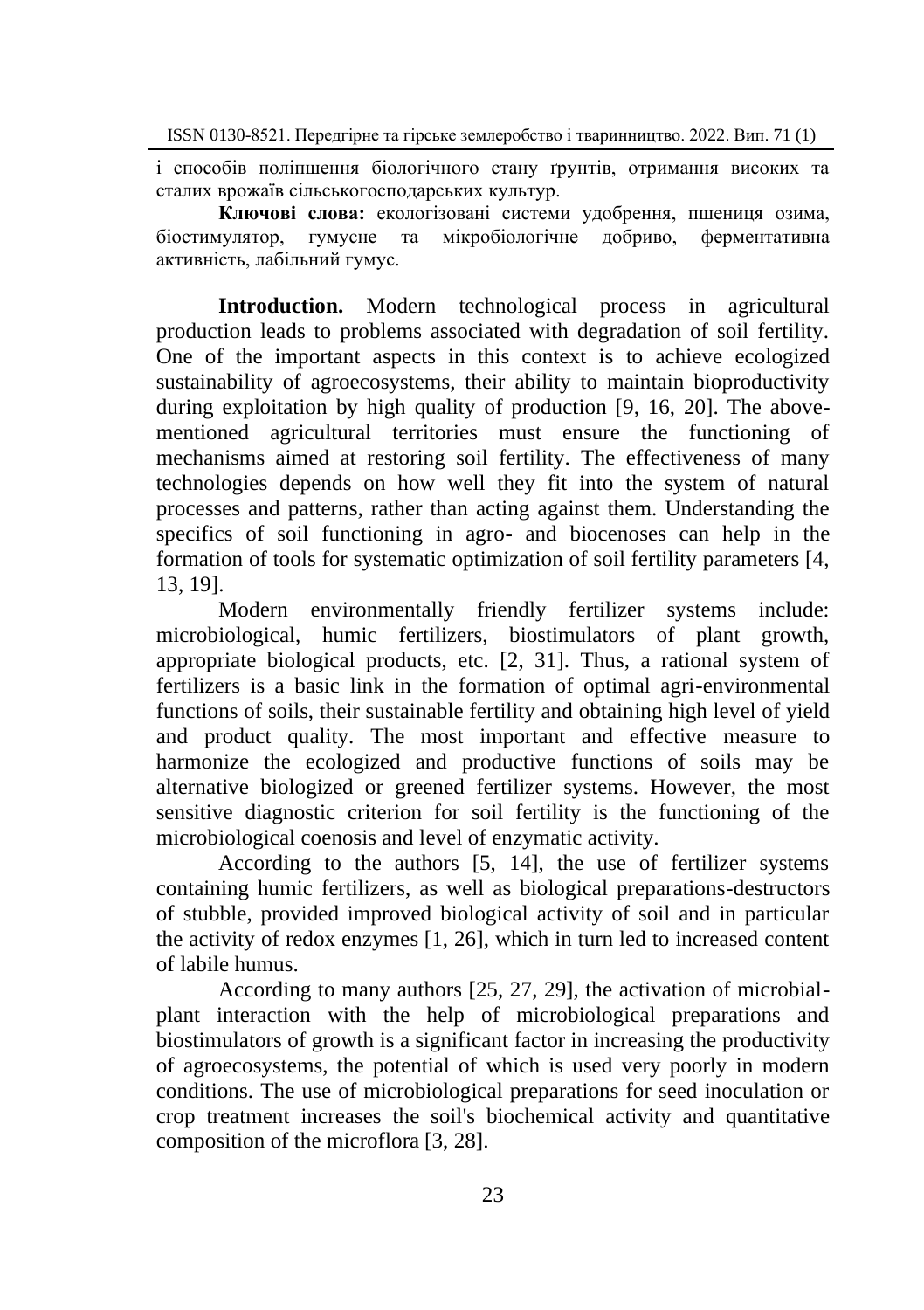Biostimulants intensify the activity of plant organisms, accelerating their biochemical processes, including nutrition. Thanks to growth regulators, the growth of the root system improves, which in turn promotes the development of rhizobial microflora, microbiota [11, 19]. The direction of these processes determines the level of organic matter destruction, the cycle of nutrients, improving fertility. In the conditions of modern agriculture of great scientific and practical importance are the studies of biological features of soil, in particular its biochemical activity, which is the most informative indicator of the ecologized condition of the soil [15, 30].

Of all the organic carbon compounds, cellulose is the most common. In this regard, the intensity of fiber decomposition in the soil is an important indicator of its biological activity [24, 32]. The intensity of fiber mineralization covers the direction of mobilization processes and indicates the provision of different types of soils with available forms of carbon. No less important is the study of conversion processes of organic matter, given the anthropogenic impact on soil and its properties. It should be borne in mind that destruction of organic matter and assimilation by microbial groups and plants available products of their decomposition increases the productivity of agroecosystems, in particular in terms of restoring, preserving and improving soil fertility [21].

Equally important is the level and features of organic compounds' proteolysis in the soil, decomposition processes of which are provided by appropriate enzymes that hydrolyze proteins, peptides and other organic compounds [10, 23].

In the study of soil fertility, special attention is paid to the study of reactions that are catalyzed by redox enzyme systems of microorganisms. The activity of these enzymes, in particular dehydrogenases, polyphenol oxidases, peroxidases, is a leader in the regulation of organic compounds' metabolism in soil phases and plays a crucial role in humification. A number of researchers [1, 12] indicate an increase in the intensity of biochemical processes of oxidation of organic compounds under conditions of sufficient amount of nitrogen fertilizers application on the background of phosphorus-potassium fertilizers. However, the regularity of these processes is not fully understood and requires more detailed study, in particular, the use of EFSs filled with relevant biologized elements.

It should be noted that scientific literature has accumulated data on the gradation of the fertilizer systems' impact on the content of labile humus in different soils under one or another treatment of plants. Indeed, researchers [18, 22] found that the mineral fertilizer system provides a lower content of labile humus than organo-mineral on chernozem podzolic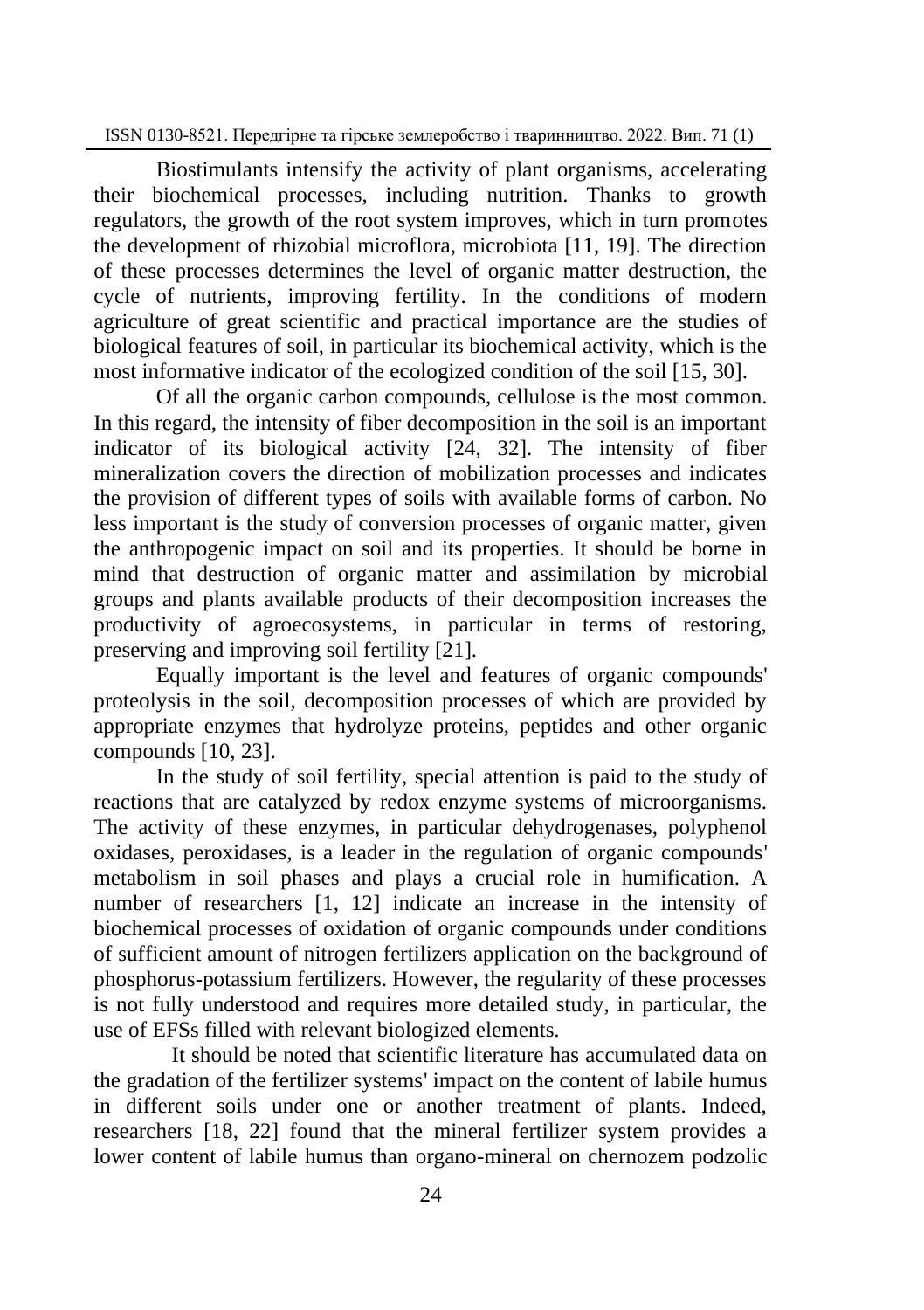heavy-loamy in the conditions of the Right Bank Forest-Steppe of Ukraine. At the same time, on the sod-podzolic soil of the Northern Forest-Steppe of Ukraine the use of green manure on organo-mineral background and inoculation of wheat grain with polymyxobacterin content of labile humus was  $0.26\%$ , while in the organic system  $-0.24\%$ . Thus, by the influence on the content of labile humus, the considered fertilizer systems can be located in the direction: mineral < organic < organo-mineral. However, there are insufficient data on changes in the humus state of the soil and its enzymatic activity under ecologized fertilizer systems. The study of these soil properties is of great relevance in the conditions of ecologized fertilizer systems and is the subject of our research.

**Materials and methods.** The research was conducted in 2018– 2020 in the conditions of a stationary experiment on the study of the scientific basis of productivity management of short crop rotations in the Carpathian region. The object of research was the crops of winter wheat *Triticum aestivum* L. variety Benefis, sown after peas for grain with a seeding rate of 5.5 million germinated seeds/ha. Seed treatment was performed with a disinfectant vitavax 200 FF at a rate of 3.0 l/t. At signs of diseases, the fungicide amistar-extra was applied at the rate of 0.75 l/ha. Weeds treatment – the herbicide grodil-maxi at the rate of 100 ml/ha. The scheme of the experiment included 5 options:

1. Control (without fertilizers);

- 1.  $N_{60}P_{90}K_{90}$ :
- 2.  $N_{60}P_{90}K_{90} + BS;$
- 3.  $N_{60}P_{90}K_{90} + BS + HF$ ;
- 4.  $N_{60}P_{90}K_{90} + BS + MF$ .

 $BS - biostimulator$  terra-sorb which includes: organic matter  $-25\%$ . amino acids – 20 %, nitrogen (total amount) – 5.5 %, B – 1.5, Fe – 1.0, Mg  $-0.8$ , Zn and Mn – 0.1 and Mo – 0.001 %. HF – humus fertilizer ecoimpulse – concentrated aqueous solution of humic acids' salts: mass fraction of organic matter – 43.5 %, mass fraction of ash – 56.5 %. MF – microbiological fertilizer eco-soil which includes microorganisms *Baсillus subtilis*, *Rhodacoccus erytropolis*.

The soil of experimental plots – gray forestal surface-gleyed, lightloamy with the corresponding agrochemical characteristic:  $pH<sub>salt</sub> - 4.85$ , nitrogen content according to Cornfield – 9.8, available phosphorus and potassium according to Kirsanov (0.2 n HCl) – 10.8 and 8.7 mg/100 g of soil, level of total humus  $-2.1\%$ .

Cellulolytic and proteolytic activity was determined *in situ* by the intensity of decomposition, respectively, of linen and gelatin on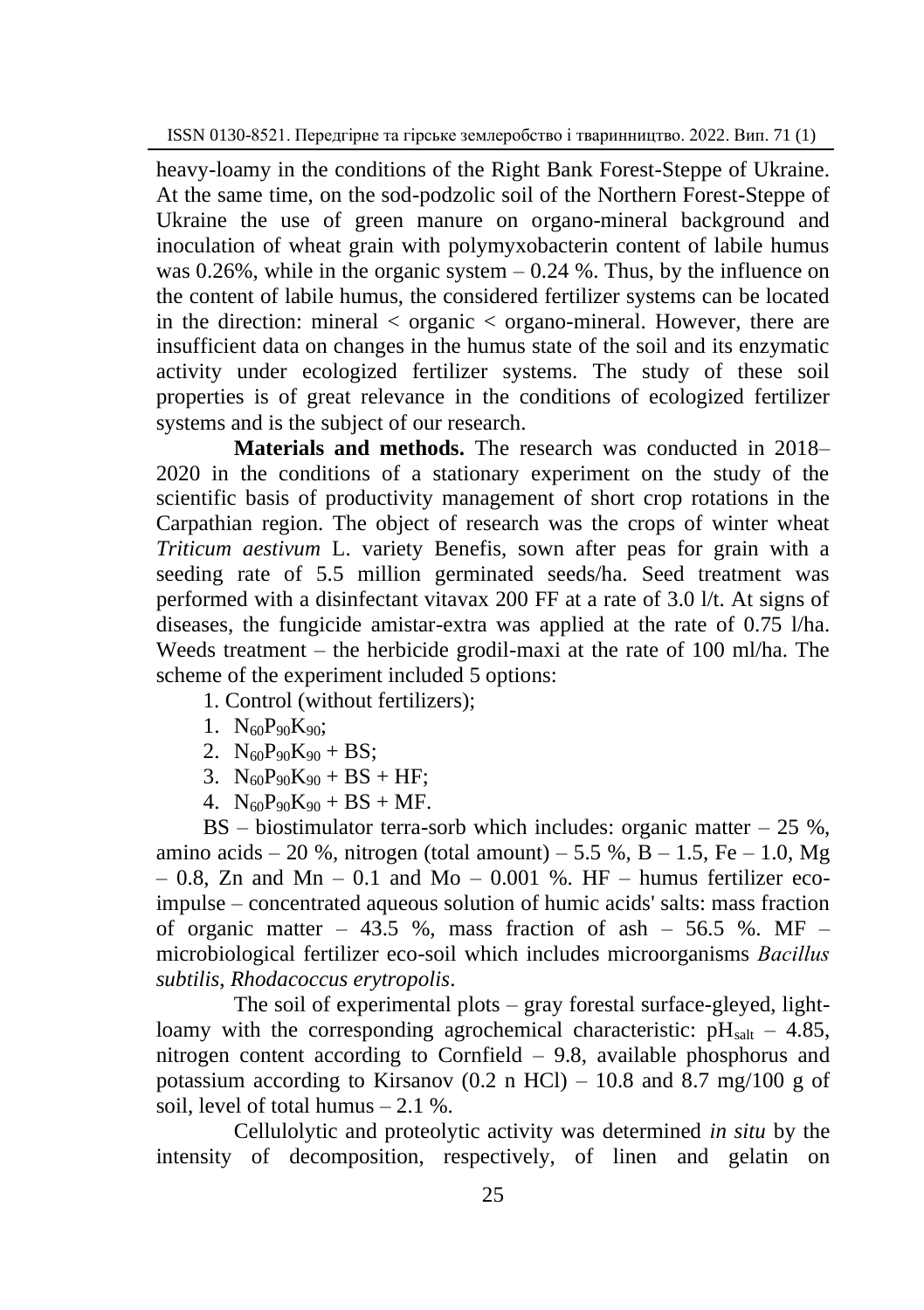photographic paper [17]. These substrates of enzymatic activities were placed vertically in the soil at a depth of 30 cm (lower edge), pressed on the sides, and left for 10‒30 days after the onset of the earing phase. In the same phase of ontogenesis, soil samples were taken (depth 0–30 cm; DSTU ISO 11464-2001 [7]) to measure dehydrogenase activity by the Galstian method according to DSTU ISO 23753-1:2010 [8] and carbon content of labile humus by the method Tiurin according to DSTU 4732:2007 [6]. The value of economic harvest was determined in the phase of wax ripeness after harvesting and threshing grain of winter wheat.

**Results and discussion.** The processes of fiber destruction in terrestrial ecosystems are important. This cellulose-destroying activity is involved in the transformation of soil organic matter and significantly affects the level of its fertility. At the same time, the intensity of cellulose decomposition closely depends on abiotic, agrotechnical factors, in particular types and norms of fertilizers. The latter among the listed patterns are reflected in the results of this scientific work.

The pattern of *in situ* changes in the cellulolytic activity of gray forestal soil under winter wheat in the earing phase (relative units of activity – the degree of decomposition of fiber) is shown in Figure a. In the soil of the control variant (Var. 1) processes of cellulose decomposition were the slowest, which is apparently due only to the actual activity of currently available cellulose-destroying microorganisms and the lack of anthropogenic energy from outside during the testing period. Under conditions of mineral fertilizer background in norm  $N_{60}P_{90}K_{90}$  in var. 2–5, the intensity of cellulose decomposition was higher than in the control. Application of only mineral fertilizers (var. 2) increased cellulolytic activity by 1.3 times relative to control. Obviously, this is due to the intensification of microbiological processes, which in turn led to an increase in the constant rate of stubble destruction, and ultimately – increase in microbial mass. The addition of BS (var. 3) in combination with mineral fertilizers did not change the level of cellulose-destroying ability of the soil, in relation to option 2 (Figure, a).

In var. 4,  $5 -$  with carrying, respectively,  $BS + HF$  or  $BS + MF$  on the background of  $N_{60}P_{90}K_{90}$ , there was an increase in the hydrolysis of cellulose by 13.4–16.3 % in relation to var.1. Also in var. 4, 5 cellulosolytic activity was higher by  $6.3-9.2$  % compared with var. 2, and by  $5.7-8.6$  %, relative to var. 3 (Figure, a).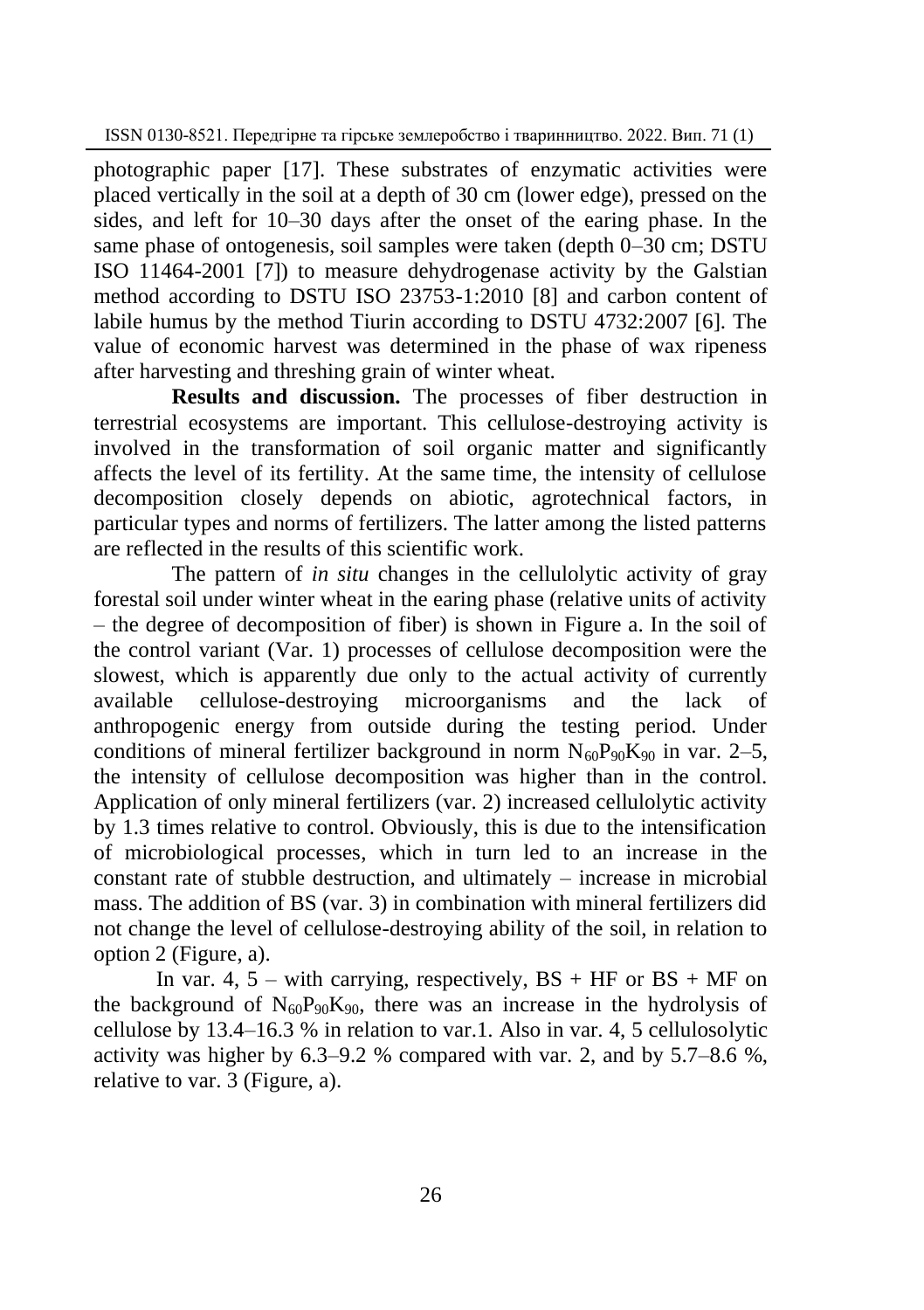

ISSN 0130-8521. Передгірне та гірське землеробство і тваринництво. 2022. Вип. 71 (1)

**Fig. Changes in the enzymatic activity of gray forestal soil under**  winter wheat depending on the EFS (2018–2020). Contents of options **by numbering – see section "Materials and methods".**

It is important that the decomposition of biological substrates of protein and polypeptide nature in the soil is carried out with the participation of proteases. Regularities of *in situ* formation of proteolytic activity of gray forestal soil under winter wheat in the earing phase (relative units of activity – degree of gelatin decomposition) are shown in Figure, b. On var. 1 proteolytic activity of the soil was the lowest among the studied fertilizer technologies (var. 1–5) and amounted 5.80 %. Obviously, this is due to the lack of fertilizers, primarily organic components in this control version (Figure, b). In fact, on var. 2 this activity increased by only 2.70 %, while in the var.  $3 (+ BS)$  – already by 4.10 % relative to control. However, the use of  $BS + HF$  or  $BS + MF$  in fertilizer systems on var. 4, 5, respectively, led to a more significant increase in the proteolytic activity of the soil – 5.60-6.10 % relative to control. Also the magnitude of proteolytic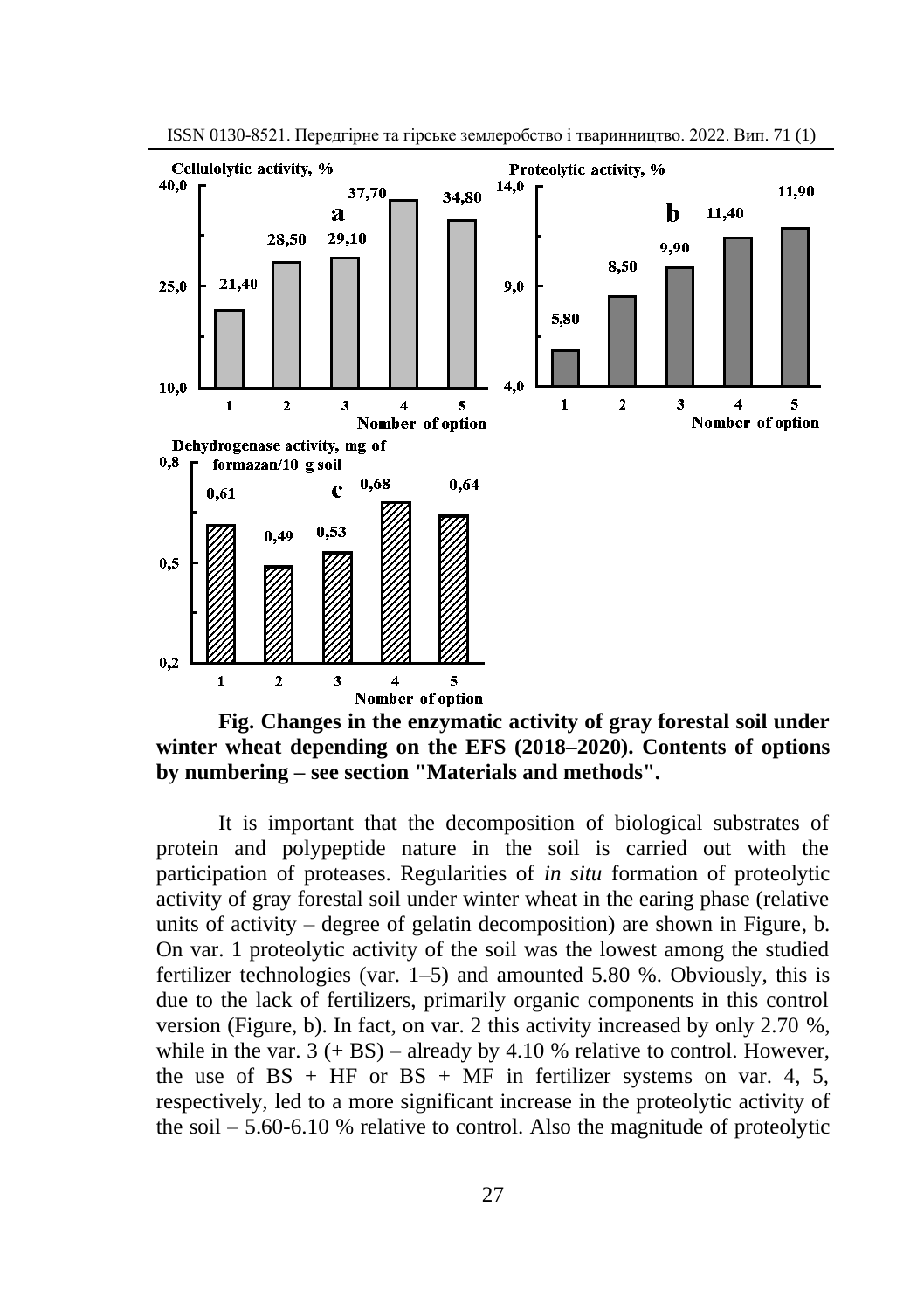activity on var. 4, 5 were higher by 2.90–3.40 % compared to var. 2, by 1.50–2.00% relative to var. 3.

Enzymes of the oxidoreductase class, in particular dehydrogenases, play an important role in the formation of soil fertility. The probable transfer of hydride anion (proton  $+ 2$  electrons) from oxidizable organic matter in the soil to molecular oxygen or renewable organic matter during dehydrogenase reactions has created opportunities for diagnostic use of this activity to determine the intensity and direction of oxidative restorative processes, their participation in the formation and modification of humus components. In this context there are 2 stages of humification: 1) decomposition of the original organic residues to simpler – amino acids, peptides of phenolic compounds – breakdown products of lignins, tannins, etc. with the participation, in particular, hydrolytic, oxidative enzymes; 2) synthesis of organic compounds with the formation of high molecular weight humic substances of specific nature (condensation) with the participation, in particular, dehydrogenases, polyphenol oxidases.

The data shown in the figure showed that in var. 2, 3 there was a decrease of 13.11–19.67 %, while in var. 4, 5, tendencies to increase of dehydrogenase activity by 4.98–11.48 % relative to var. 1.

Thus, both the mineral fertilizer system (var. 2) and fertilizer systems with the use of ecologization elements (BS, HF,  $MF - \text{var}$ , 3–5) had the ability to increase the intensity of biochemical processes of humus formation of stage 1 – cellulosolytic, proteolytic activity. However, only under conditions of BS + HF or BS + MF on the background of  $N_{60}P_{90}K_{90}$ (var. 4, 5, respectively) there was a slight increase, while by the use of only  $N_{60}P_{90}K_{90}$ , or  $N_{60}P_{90}K_{90}$  + BS (var. 2, 3 respectively) – noticeable decrease in the intensity of the humification processes of stage  $2$  – dehydrogenase activity relative to var. 1. The reasons for the found ambiguous ratios of cellulosolytic or proteolytic activity on the one hand, and dehydrogenase – on the other, remains unknown and their disclosure requires more detailed research. However, it is reasonable to assume that the simultaneous activation of stages 1 and 2 on var. 4, 5, is at least partly due to the influence of ecologization elements on both the plant (BS) and the soil (HF or MF), the interaction of these influences with each other and with  $N_{60}P_{90}K_{90}$ .

In general, the functioning of soil enzymes ensures the destruction of organic residues, their transformation into humus and subsequent mineralization of the latter. These processes are a significant driving force in the evolution of soils, maintaining their homeostasis, including biochemical, within the stationary conditions of the ecosystem. It is obvious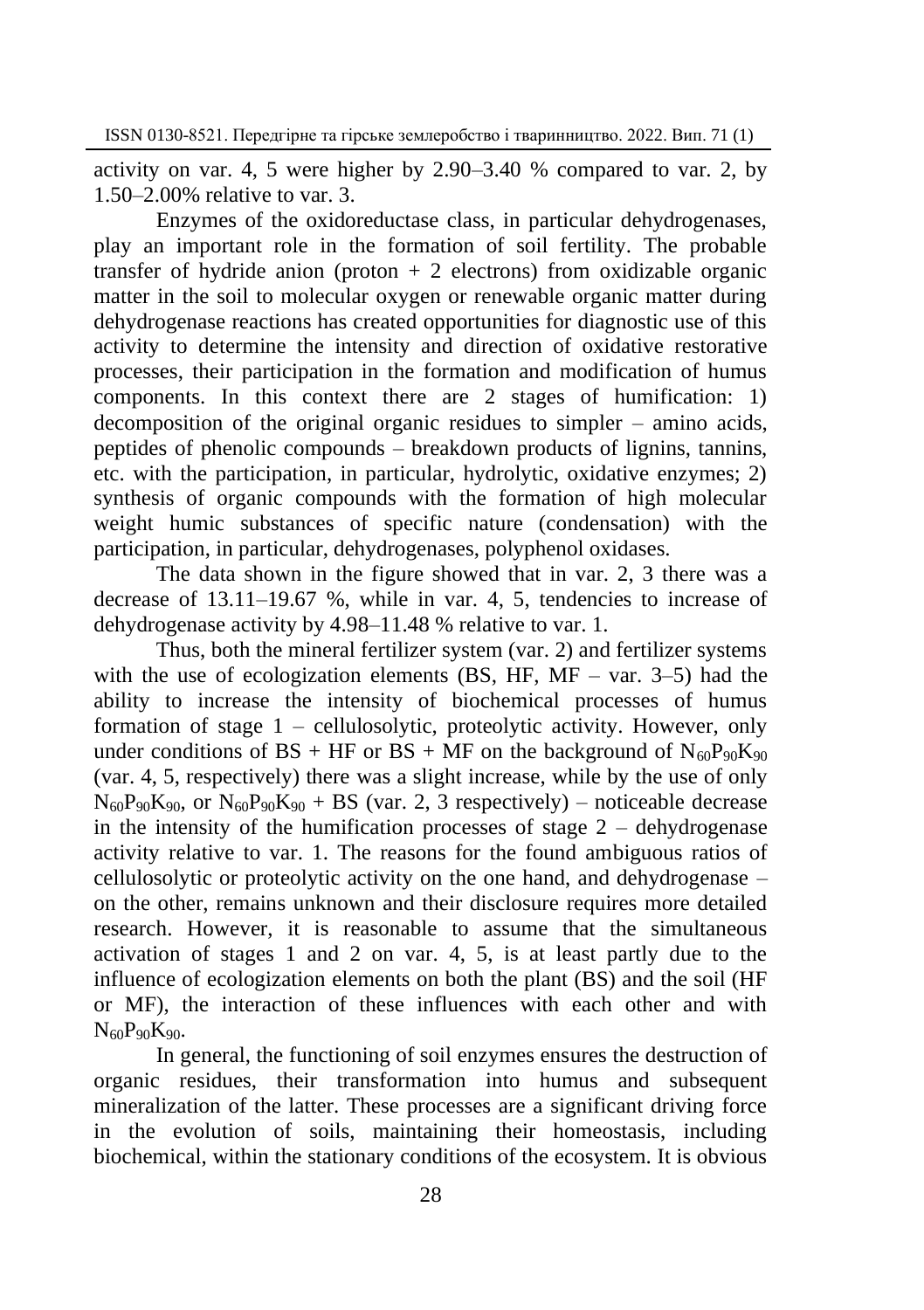that the level of accumulation and/or intensity of transformation of humic substances is an integral indicator of biological changes in soil, both in natural biogeocenoses and in crops under anthropogenic factors. The importance of the accumulation of labile limiting substance is indisputable, as the compounds that are part of it are directly involved in plant nutrition, serve as energy material for microorganisms, perform protective functions against conservative organic matter, and so on. It is clear that for ecologic and economically successful cultivation of winter wheat it is advisable to take into account not only the enzymatic activity in the soil, but also the immediate results of the intensity of humus-forming processes, including changes in carbon content of labile organic matter.

Among the studied technologies, the lowest carbon content of labile humus took place on var.  $1 - 465.3$  mg/100 g of soil (Table 1). On var. 2, 3 values of this indicator experienced approximately the same increase – by 13.3–14.6 % compared with the control. EFS on var. 4, 5 caused a larger increase in the carbon content of labile humus – 20.7–26.5 %, relative to var. 1.

It is reasonable to assume that the increase in carbon content of labile humus in the soil on var. 2, 3, compared with var. 1, at least in part, was due to higher activity of cellulases and proteases (compare Figure a, b and Table 1). The close values of the first of these indicators in both cases indicate, most likely, that the action of BS on the background of  $N_{60}P_{90}K_{90}$  did not cause, or caused only a slight increase in the studied activities compared to  $N_{60}P_{90}K_{90}$  (var. 3 vs. var. 2). There is also no reason to assume a significant participation of dehydrogenase activity in the formation of a pool of labile humus in the soil on var. 2, 3.

| variant No | C of labile humus, $mg/100$ g of soil |
|------------|---------------------------------------|
|            | 465,3                                 |
|            | 533,2                                 |
|            | 527,4                                 |
|            | 588,4                                 |
|            | 561.                                  |

**1. Influence of EFS on carbon content (C) of labile humus in gray forestal soil under winter wheat (2018–2020)** 

Note. Content of variants by numbering – see section "Materials and methods".

It is noteworthy that the size of carbon pool of labile humus, as well as the values of studied enzymatic activities, were the largest on var. 4, 5. Taking into account the above results and interpretations, the following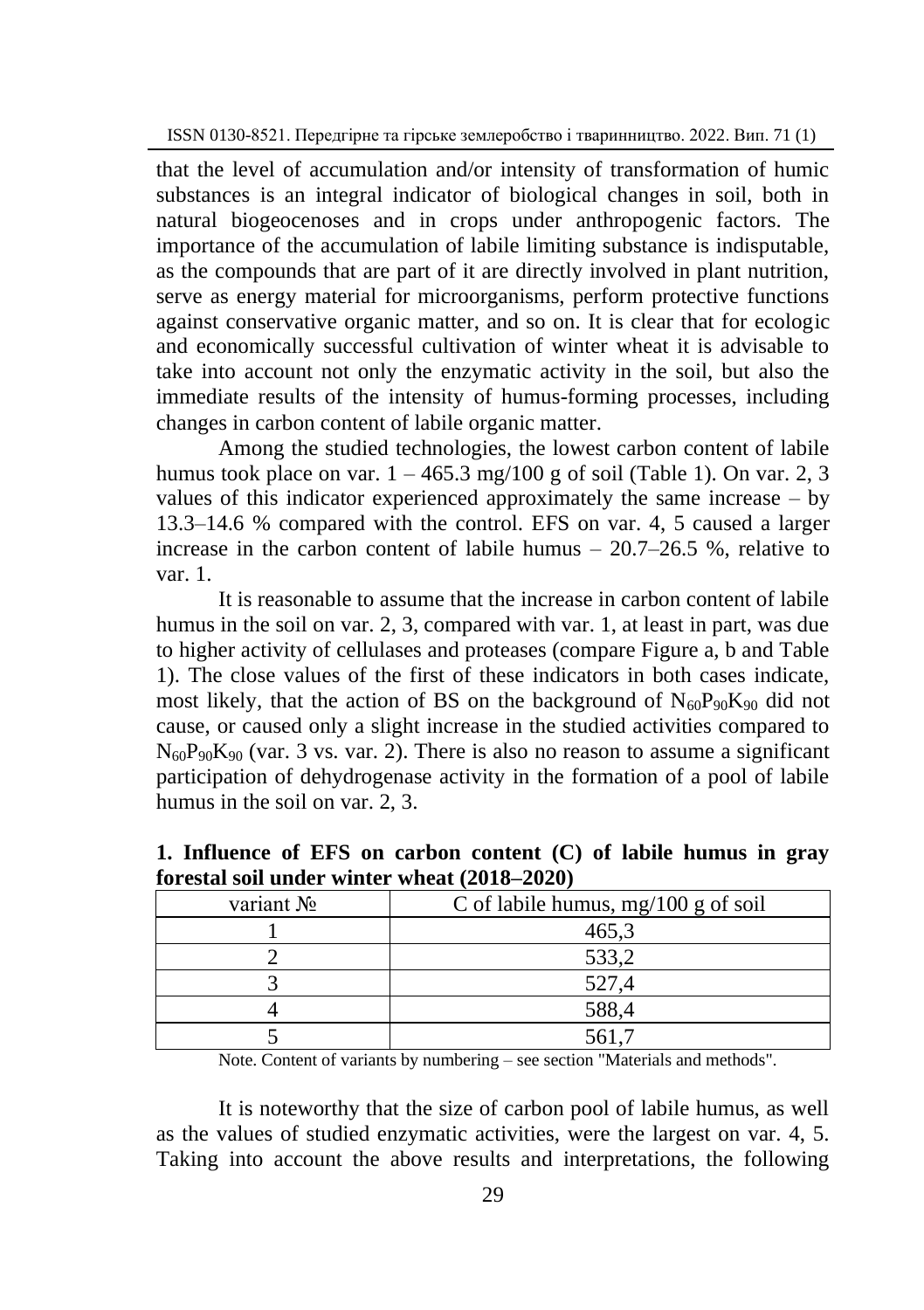assumption is relevant regarding the transient effects of ecologization elements on the plant (BS), soil (MF or MF), the interaction of these effects with each other, and with  $N_{60}P_{90}K_{90}$ . First of all, these mechanisms led to the development of microbiota with higher activity of hydrolytic enzymes and dehydrogenases, compared with the substrate in the absence of fertilizers, only a full dose of mineral fertilizers, or combination of the latter with BS (var. 4, 5 vs. var. 1, 2, 3). The increase in these enzymatic activities ultimately led to an increase in labile humus pools in the soil, and thus, among other things, to improving the nutrient supply of plants and the preconditions for higher levels of final productivity of winter wheat.

In this regard, in the final stages of the research, the values of the economic yield of winter wheat were determined under conditions of studied fertilizer systems. The lowest level of this indicator was on var. 1 – 2.71 t/ha (Table 2). In var. 3, 4 the yield of winter wheat increased by 91.14–96.68 %, while in var. 4, 5 – by 101.48–109.59 % compared to the control.

| variant No          | Harvest, t/ha |
|---------------------|---------------|
|                     | 2,71          |
|                     | 5,18          |
|                     | 5,33          |
|                     | 5,68          |
|                     | 5,46          |
| LSD <sub>0.05</sub> | 1,67          |

**2. Yields of winter wheat depending on the EFS (2018–2020)** 

Thus, the last part of the obtained results to some extent confirms the above hypothesis that the simultaneous effect of  $BS + HF$  or  $BS + MF$  on the mineral background (Var. 4, 5) can cause greater yield gains relative to control than in the case of  $N_{60}P_{90}K_{90}$  or  $N_{60}P_{90}K_{90}$  + BS (var. 2, 3 respectively). It is advisable to anticipate the presence of differences in, so to speak, the mechanisms of action of the studied fertilizer systems in the direction of formation of the studied biological characteristics of the soil and effective fertility on var. 4, 5 on the one hand, and var. 2 and / or var. 3 on the other. In this context, it is important to note small differences between the values of the tested indicators on var. 4 and var. 5. In fact, the EFS on var. 4 led to higher levels of cellulolytic, dehydrogenase activity, carbon content of labile humus and yield, compared with var. 5. However, proteolytic activity was higher in var. 5, compared with var. 4. The meaning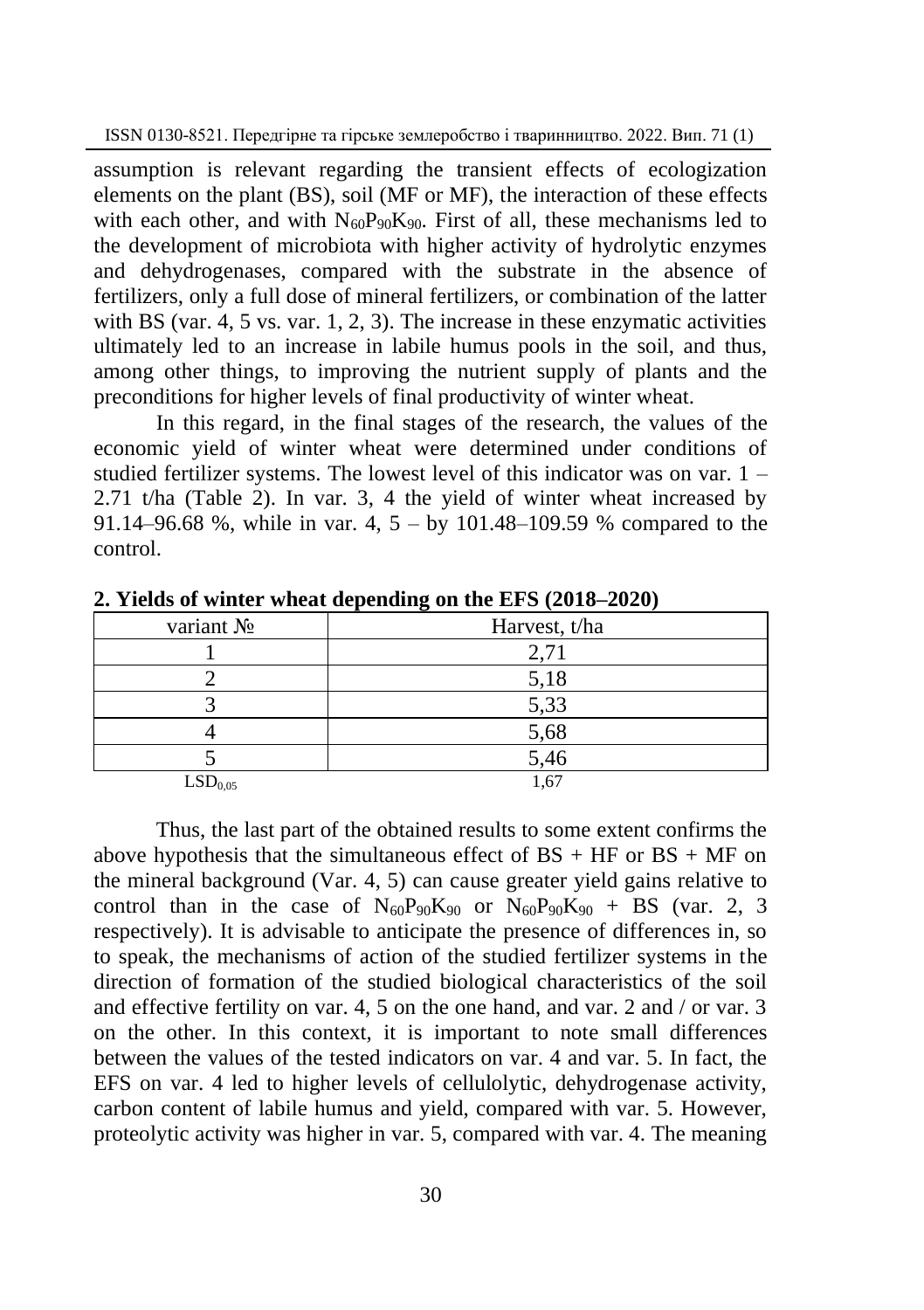of such patterns remains unclear, however, hypothetically, they may mean differences in a number of aspects of the EFS on the var. 4 and var. 5.

The low intensity of microbiological processes and, consequently, low levels of enzymatic activity required for the formation of labile and conservative organic matter in gray forestal soils, as well as the ability of used EFS to improve potential and actual fertility under such conditions, create opportunities for important research. In particular, it will be expedient to deepen and expand the study of patterns of productivity of these plants depending on the intensity of enzymatic processes in the soil, especially polyphenol oxidase, peroxidase activities, group or fractional composition of humus using correlation and variance analysis.

**Conclusions.** The gradual increase of proteolytic, close to the gradual increase of cellulolytic activity, the content of labile humus in the soil, the economic yield of winter wheat, and the lack of these patterns for dehydrogenase activity in the same substrate in var. 1 (control), var. 2  $(N_{60}P_{90}K_{90})$ , var. 3–5 (elements of BS, BS + HF, BS + MF ecologization, respectively, against the background of  $N_{60}P_{90}K_{90}$  was revealed. The highest levels of cellulolytic (37.70 %), dehydrogenase activities (0.68 mg of formazan/10 g of soil), carbon of labile humus (588.4 mg/100 g of soil), yield (5.68 t/ha) were achieved in var  $\alpha$ , 4, the greatest proteolytic activity – on var. 5 (11.90 %). The second place in terms of the level of these indicators in this order was occupied by var. 5 (34.80 %, 0.64 mg of formazan/10 g of soil, 561.7 mg/100 g of soil, 5.46 t/ha), var. 4 (11.40 %). respectively. Hypotheses are proposed according to which EFS with biological components that simultaneously affect the plant and soil (containing BS + HF or BS + MF on the background  $N_{60}P_{90}K_{90}$  – var. 4 or 5) are characterized by different mechanisms, ways of action on the formation of studied biological soil characteristics and effective fertility, compared with fertilizer systems on var. 2 and/or var. 3  $(N_{60}P_{90}K_{90}$ ,  $N_{60}P_{90}K_{90}$  + BS respectively). For the implementation of the first of these mechanisms it is important to simultaneously increase the studied hydrolytic and dehydrogenase activities of the soil, while for the second  $-$  a moderate increase in hydrolytic, decrease in dehydrogenase activities of the soil relative to control. In the first case, there were larger pool sizes of labile organic matter of the soil, and higher yield levels than in the second. Emphasis is also placed on the probable differences in aspects of the modes of action of the EFS in var. 4, 5 on the formation of the studied indicators.

The obtained results can be used to create a general plan of final productivity formation patterns for winter wheat plants depending on the biological properties of gray forestal soil under EFS conditions.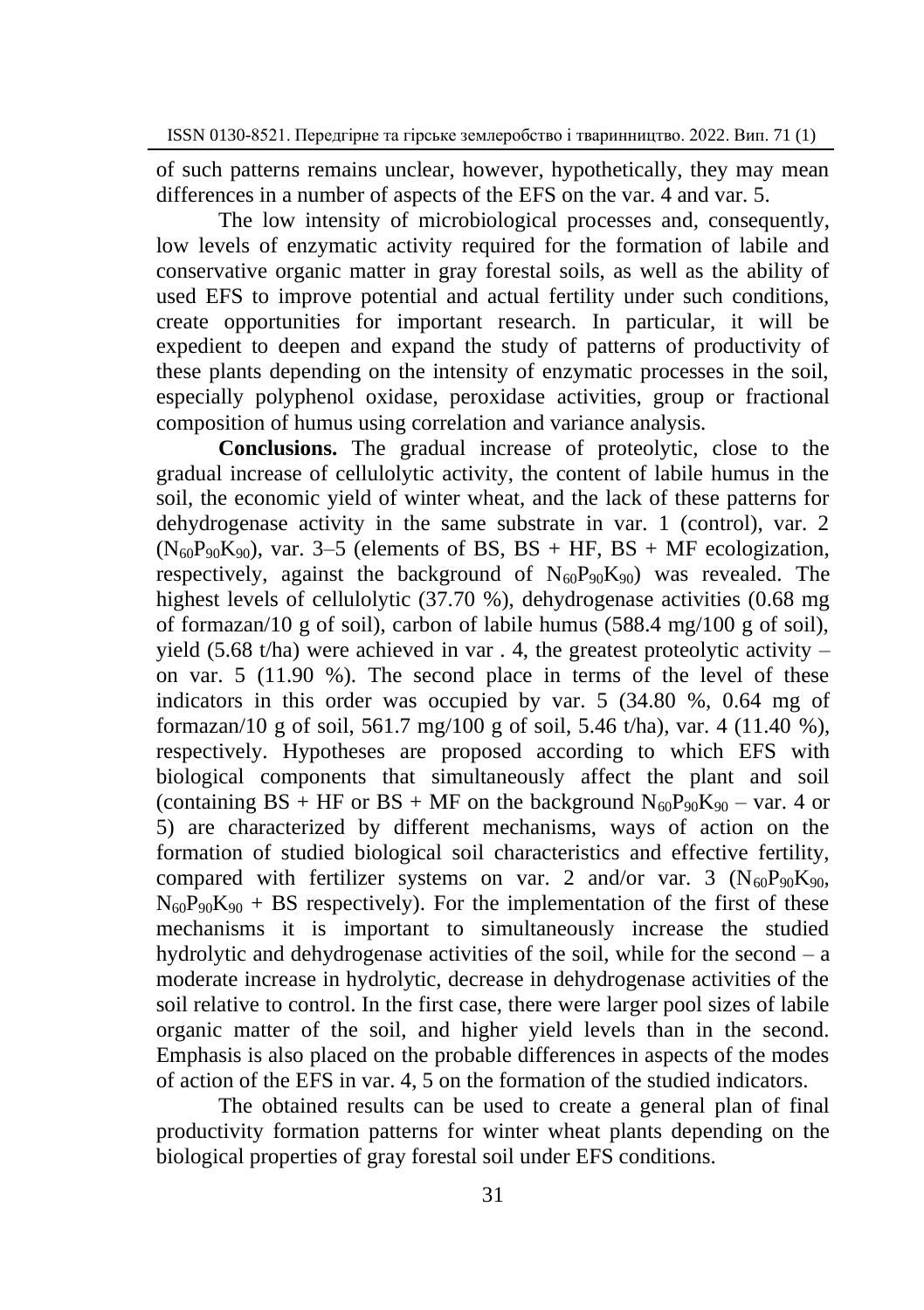#### **Список використаної літератури**

1. Архипенко Ф. М. Вплив мінеральних добрив на активність<br>оксилорелуктаз темно-сірого лісового оксидоредуктаз ґрунту під нетрадиційними кормовими культурами. *Збірник наукових праць Інституту землеробства УААН*. 2002. Вип. 3/4. С. 65–67.

2. Власюк О. С., Ковальчук Н. В. Ефективність бактеріальних препаратів залежно від удобрення пшениці ярої. *Сільськогосподарська мікробіологія*. 2018. Вип. 27. С. 18–23.

3. Вплив комплексного бактеріального препарату Азогран на врожайність пшениці озимої / О. В. Корнійчук та ін. *Сільськогосподарська мікробіологія*. 2018. Вип. 27. С. 67–73.

4. Вплив систематичного удобрення на біологічну активність сірого лісового ґрунту / О. А. Літвінова та ін. *Науковий журнал «Рослинництво та ґрунтознавство».* 2020. Т. 11, № 3. С. 97– 104.

5. Гаврилюк В. А., Дідковська Т. П. Ефективність використання нових видів мікробіологічних препаратів стимуляторів росту*. Вісник ХНАУ. Сер.: Ґрунтознавство, агрохімія, землеробство, лісове господарство*. 2008. № 4. С. 49–52.

6. ДСТУ 4732:2007. Якість ґрунту. Методи визначання доступної (лабільної) органічної речовини : Видання офіційне. [Чинний від 2008-01-01]. Київ, 2006. 15 с.

7. ДСТУ ISO 11464:2007. Якість ґрунту. Попереднє обробляння зразків для фізико-хімічного аналізу : Видання офіційне. [Чинний від 2009-10-01]. Київ, 2012. 8 с.

8. ДСТУ ISO 23753-1:2010. Якість ґрунту. Визначення дегідрогеназної активності ґрунтів. Частина 1. Метод з використанням трифенілтетразолхлориду : Видання офіційне. [Чинний від 2012-07- 01]. Київ, 2010. 15 с.

9. Збалансоване управління природноресурсним пріоритетом агросфери України за принципами конвенцій Ріо / О. Г. Тараріко та ін. *Агроекологічний журнал.* 2015. № 1. С. 21–

### **References**

1. Arkhypenko F. M. Influence of mineral fertilizers on the activity of oxidoreductases of dark gray forestal soil under non-traditional forage crops. *Zbirnyk naukovykh prats Instytutu zemlerobstva UAAN*. 2002. Iss. 3/4. P. 65–67.

2. Vlasiuk O. S., Kovalchuk N. V. The effectiveness of bacterial preparations depending on the fertilization of spring wheat. *Silskohospodarska mikrobiolohiia*. 2018. Iss. 27. P. 18–23.

3. The impact of the complex bacterial preparation Azogran on the yield of winter wheat / O. V. Korniichuk et al. *Silskohospodarska mikrobiolohiia*. 2018. Iss. 27. P. 67–73.

4. Influence of systematic fertilization on biological activity of gray forestal soil / O. A. Litvinova et al. *Naukovyi zhurnal "Roslynnytstvo ta gruntoznavstvo".* 2020. Vol. 11, No. 3. P. 97–104.

5. Havryliuk V. A., Didkovska T. P. The effectiveness of application of new types of microbiological preparations and growth stimulants*. Visnyk KhNAU. Ser.: Gruntoznavstvo, ahrokhimiia, zemlerobstvo, lisove hospodarstvo*. 2008. No. 4. P. 49–52.

6. DSTU 4732:2007. Soil quality. Methods for determining available (labile) organic matter : Official publication. [Valid from 2008-01-01]. Kyiv, 2006. 15 p.

7. DSTU ISO 11464:2007. Soil quality. Pretreatment of samples for physical and chemical analysis : Official publication. [Valid from 2009-10-01]. Kyiv, 2012. 8 p.

8. DSTU ISO 23753-1:2010. Soil quality. Determination of dehydrogenase activity of soils. Part 1: Triphenyltetrazol chloride method : Official publication. [Valid from 2012-07-01]. Kyiv, 2010. 8 p.

9. Balanced management of natural resource priority of Ukraine's agrosphere according to the principles of Rio conventions / O. H. Tarariko et al. *Ahroekolohichnyi zhurnal.* 2015. No. 1. P.  $21 - 36$ .

10. Ivasiuk Yu. I., Karpenko V. P., Prytuliak R. M. Biological activity of soil in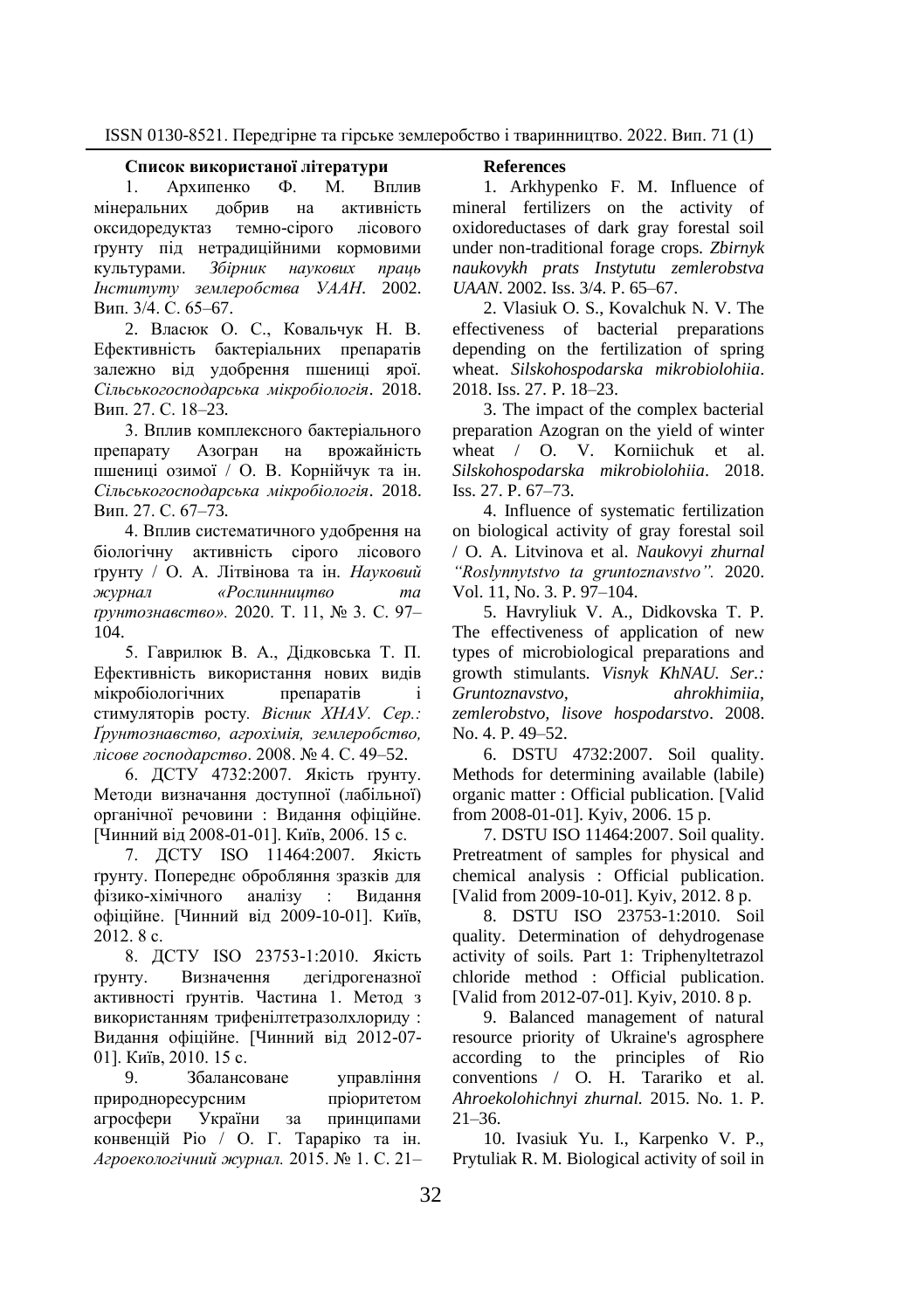36.

10. Івасюк Ю. І., Карпенко В. П., Притуляк Р. М. Біологічна активність ґрунту в агроценозі сої за роздільного та інтегрованого застосування гербіциду і біологічних препаратів. *Наукові доповіді НУБіП України*. 2016. № 2. С. 5–7.

11. Моргун В. В., Коць С. Я., Кириченко Е. В. Ростстимулирующие ризобактерии и их практическое применение. *Физиология и биохимия культурных растений*. 2009. Т. 41, № 3. С. 187–207.

12. Москалевська Ю. П., Патика М. В.<br>югічна активність та мікробна Біологічна активність та трансформація органічної речовини чорнозему типового за різних систем землеробства. *Збалансоване природокористування*. 2014. № 2. С. 68–72.

13. Нагорна О. І. Керувати родючістю можна. *Посібник українського хлібороба*. 2013. Т. 1. С. 11.

14. Найдьонова О. Є. Застосування гумінового препарату Humin plus в органічному землеробстві. *Вісник ХНАУ. Сер.: Ґрунтознавство, агрохімія, землеробство, лісове господарство*. 2015. № 2. С. 39–50.

15. Особливості застосування деструкторів стерні в умовах степової зони / А. Коваленко та ін. *Вісник аграрної науки*. 2020. Т. 98, № 2. С. 44–51.

16. Петриченко В. Ф. Сучасні системи землеробства в Україні. Вінниця, 2006. 212 с.

17. Погромська Я. А. Мікробіологічна активність чорнозему звичайного залежно від обробітку ґрунту. *Вісник Уманського національного університету садівництва*. 2019. № 2. С. 33–38.

18. Потапенко Л. В., Скачок Л. М., Горбаченко Н. І. Біологічна трансформація органічної речовини у дерновопідзолистому ґрунті за впливу систем удобрення та мікробних препаратів. *Сільськогосподарська мікробіологія*. 2017. Вип. 26. С. 30–36.

19. Стан сірого лісового ґрунту за впливу органо-мінеральних добрив і регуляторів росту рослин / М. Г. Васиthe soybean agrocenosis with separate and integrated use of herbicides and biological preparations. *Naukovi dopovidi NUBiP Ukrainy*. 2016. No. 2. P. 5–7.

11. Morhun V. V., Kots S. Ya., Kyrychenko E. V. Growth-promoting rhizobacteria and their practical application. *Fiziologiya i biokhimiya kul'turnykh rasteniy*. 2009. Vol. 41, No. 3. P. 187–207.

12. Moskalevska Yu. P., Patyka M. V. Biological activity and microbial transformation of organic matter of typical chernozem under conditions of different farming systems. *Zbalansovane pryrodokorystuvannia*. 2014. No. 2. P. 68– 72.

13. Nahorna O. I. Fertility can be managed. *Posibnyk ukrainskoho khliboroba*. 2013. Vol. 1. P. 11.

14. Naidonova O. Ye. The use of humic preparation Humin plus in organic farming. *Visnyk KhNAU. Ser.: Gruntoznavstvo, ahrokhimiia, zemlerobstvo, lisove hospodarstvo*. 2015. No. 2. P. 39–50.

15. Specifics of the use of stubble destructors in the steppe zone / A. Kovalenko et al. *Visnyk ahrarnoi nauky*. 2020. Vol. 98, No. 2. P. 44–51.

16. Petrychenko V. F. Modern systems of agriculture in Ukraine. Vinnytsia, 2006. 212 p.

17. Pohromska Ya. A. Microbiological activity of common chernozem depending on soil tillage. *Visnyk Umanskoho natsionalnoho universytetu sadivnytstva*. 2019. No. 2. P. 33–38.

18. Potapenko L. V., Skachok L. M., Horbachenko N. I. Biological transformation of organic matter in soddypodzolic soil under the influence of fertilizer systems and microbial preparations. *Silskohospodarska mikrobiolohiia*. 2017. Iss. 26. P. 30–36.

19. State of gray forestal soil under the influence of organo-mineral fertilizers and plant growth regulators / M. H. Vasylenko et al. *Ahroekolohichnyi zhurnal*. 2016. No. 4. P. 100–106.

20. Tarariko O. H. Biologization and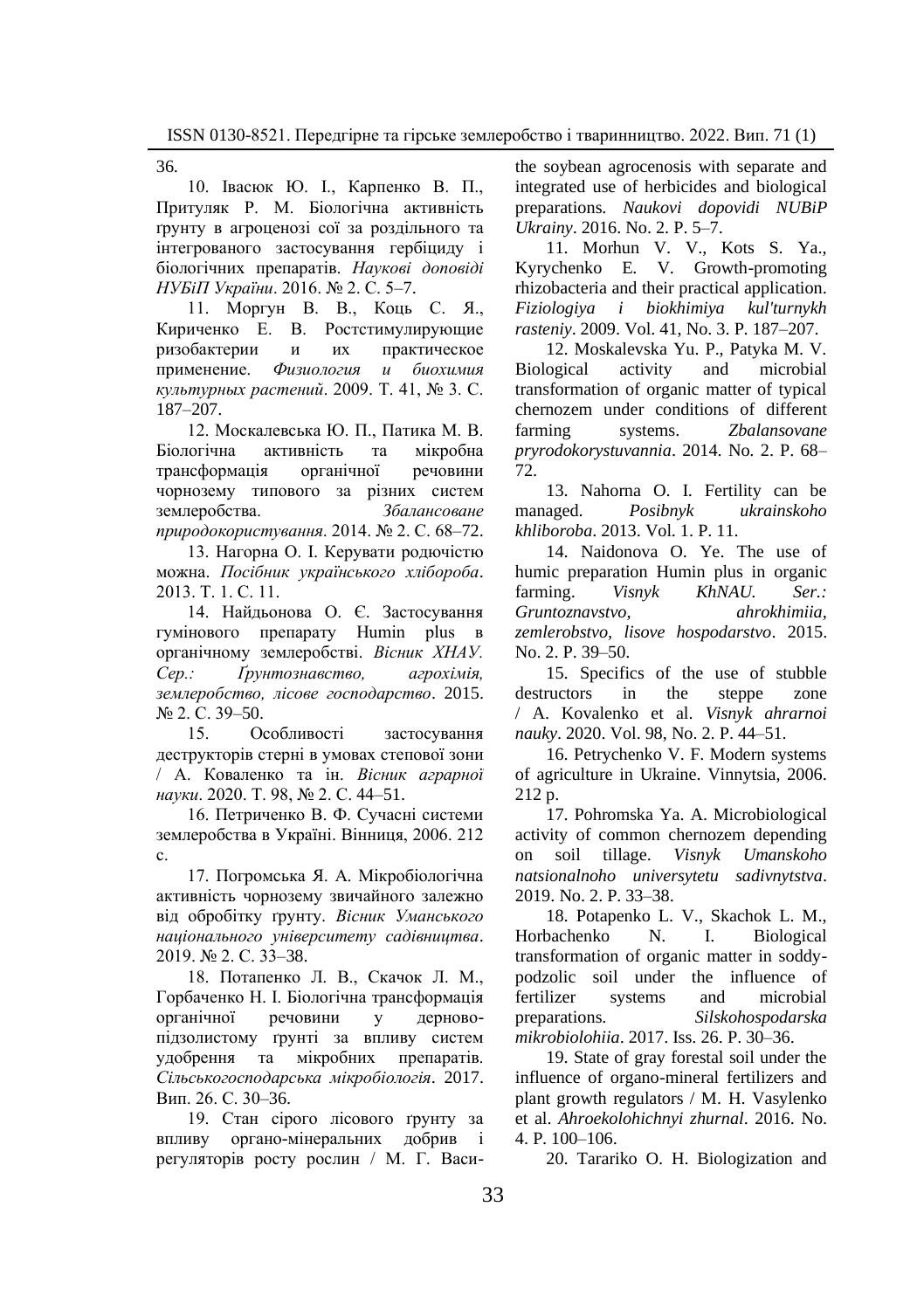ленко та ін. *Агроекологічний журнал*. 2016. № 4. С. 100–106.

20. Тараріко О. Г. Біологізація та екологізація ґрунтозахисного землеробства. *Вісник аграрної науки*. 1999. № 10. С. 5–9.

21. Трембіцька О. І. Біологічна активність ґрунту в залежності від систем добрив в короткоротаційній сівозміні. *Вісник ЖНАЕУ*. 2011. № 1. С. 441–449.

22. Трус О. М. Зміна лабільної частини гумусу ґрунту після тривалого застосування добрив у польовій сівозміні. *Вісник Уманського національного університету садівництва*. 2013. № 1/2. С. 65–70.

23. Центило Л., Сендецький В. Біологічна ефективність використання біодеструкторів. *Вісник Житомирського національного агроекологічного університету*. 2014. Т. 1, № 2 (1). С. 93–99.

24. Цигічко Г. О., Маклюк О. І. Динаміка біохімічної активності чорнозему типового за органічної та традиційної систем землеробства. *Агрохімія і ґрунтознавство*. 2015. № 82. С. 91–97.

25. Шевченко Л. А. Розвиток кореневої системи рослин кукурудзи за впливу мікробного препарату поліміксобактерину. *Сільськогосподарська мікробіологія*. 2017. Вип. 26. С. 42–48.

26. Шустерук Т. З., Польовий В. М. Вплив добрив на біологічну активність темно-сірого опідзоленого ґрунту. *Збірник наукових праць Інституту землеробства УААН.* 2005. Вип. 4. С. 17–21.

27. Biostimulants and crop responses: a review / R. Bulgari et al. *Biological Agriculture & Horticulture*. 2015. Vol. 31, No. 1. P. 1–17.

28. Biostimulants in plant science: a global perspective / O. I. Yakhin et al. *Frontiers in plant science*. 2017. Vol. 7. P. 2049–2080.

29. Effects of long term application of organic and mineral fertilizers on soil enzymes / A. D. Samuel et al. *Revista de Chimie*. 2018. Vol. 69. P. 2608–2612.

30. Impact of mineral fertilizers on

ecologization of soil-protective agriculture. *Visnyk ahrarnoi nauky*. 1999. No. 10. P. 5– 9.

21. Trembitska O. I. Biological activity of the soil depending on fertilizer systems in short-rotation crop rotation. *Visnyk ZhNAEU*. 2011. No. 1. P. 441–449.

22. Trus O. M. Changes in the labile part of soil humus after prolonged use of fertilizers in a field crop rotation. *Visnyk Umanskoho natsionalnoho universytetu sadivnytstva*. 2013. No. 1/2. P. 65–70.

23. Tsentylo L., Sendetskyi V. Biological efficiency of biodestructors use. *Visnyk Zhytomyrskoho natsionalnoho ahroekolohichnoho universytetu*. 2014. Vol. 1, No. 2 (1). P. 93–99.

24. Tsyhichko H. O., Makliuk O. I. Dynamics of biochemical activity of typical chernozem under conditions of organic and traditional farming systems. *Ahrokhimiia i gruntoznavstvo*. 2015. No. 82. P. 91–97.

25. Shevchenko L. A. Development of the root system of maize plants under the influence of the microbial preparation Polymyxobacterin. *Silskohospodarska mikrobiolohiia*. 2017. Iss. 26. P. 42–48.

26. Shusteruk T. Z., Polovyi V. M. Influence of fertilizers on biological activity of dark gray podzolic soil. *Zbirnyk naukovykh prats Instytutu zemlerobstva UAAN.* 2005. Iss. 4. P. 17–21.

27. Biostimulants and crop responses: a review / R. Bulgari et al. *Biological Agriculture & Horticulture*. 2015. Vol. 31, No. 1. P. 1–17.

28. Biostimulants in plant science: a global perspective / O. I. Yakhin et al. *Frontiers in plant science*. 2017. Vol. 7. P. 2049–2080.

29. Effects of long term application of organic and mineral fertilizers on soil enzymes / A. D. Samuel et al. *Revista de Chimie*. 2018. Vol. 69. P. 2608–2612.

30. Impact of mineral fertilizers on mineral nutrients in the ginger rhizome and on soil enzymes activities and soil properties / D. Jabborova et al. *Saudi Journal of Biological Sciences*. 2021. Vol. 28, No. 9. P. 5268–5274.